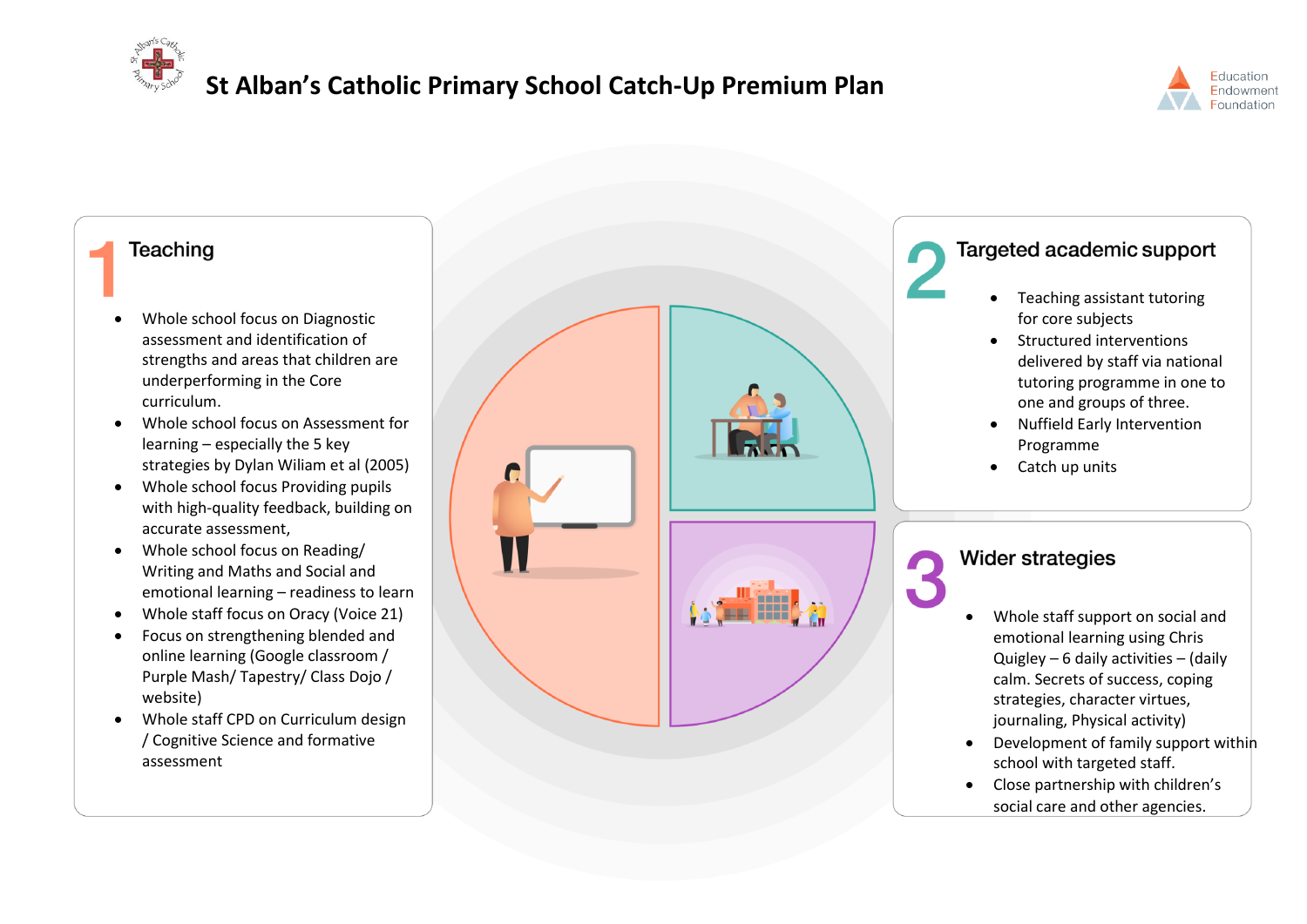| <b>Summary information</b> |                                    |                               |         |                         |     |
|----------------------------|------------------------------------|-------------------------------|---------|-------------------------|-----|
| School                     | St Alban's Catholic Primary School |                               |         |                         |     |
| <b>Academic Year</b>       | 2020-21                            | <b>Total Catch-Up Premium</b> | £30 800 | <b>Number of pupils</b> | 385 |
| <b>First installent</b>    |                                    |                               |         |                         |     |

## **Guidance**

Children and young people across the country have experienced unprecedented disruption to their education as a result of coronavirus (COVID-19). Those from the most vulnerable and disadvantaged backgrounds will be among those hardest hit. The aggregate impact of lost time in education will be substantial, and the scale of our response must match the scale of the challenge.

Schools' allocations will be calculated on a per pupil basis, providing each mainstream school with a total of £80 for each pupil in years reception through to 11.

As the catch-up premium has been designed to mitigate the effects of the unique disruption caused by coronavirus (COVID-19), the grant will only be available for the 2020 to 2021 academic year. It will not be added to schools' baselines in calculating future years' funding allocations.

**We have delayed the launch of the Catch up funding following the government's decision to partially close schools as part of a national Lockdown – this will be reviewed on March 8th 2021 but it is anticipated this will take place in April 20201**

| <b>Use of Funds</b>                                                                                                                                                  | <b>EEF Recommendations</b>                                 |
|----------------------------------------------------------------------------------------------------------------------------------------------------------------------|------------------------------------------------------------|
|                                                                                                                                                                      | The EEF advises the following:                             |
| Schools should use this funding for specific activities to support their pupils to catch<br>up for lost teaching over the previous months, in line with the guidance | Teaching and whole school strategies                       |
| on curriculum expectations for the next academic year.                                                                                                               | Supporting great teaching                                  |
|                                                                                                                                                                      | Pupil assessment and feedback<br><b>Transition support</b> |
| Schools have the flexibility to spend their funding in the best way for their cohort<br>and circumstances.                                                           |                                                            |
|                                                                                                                                                                      | <b>Targeted approaches</b>                                 |
| To support schools to make the best use of this funding, the Education Endowment                                                                                     | One to one and small group tuition                         |
| Foundation (EEF) has published a coronavirus (COVID-19) support guide for                                                                                            | Intervention programmes<br>Extended school time            |
| schools with evidence-based approaches to catch up for all students. Schools<br>should use this document to help them direct their additional funding in the most    |                                                            |
| effective way.                                                                                                                                                       | Wider strategies                                           |
|                                                                                                                                                                      | Supporting parent and carers                               |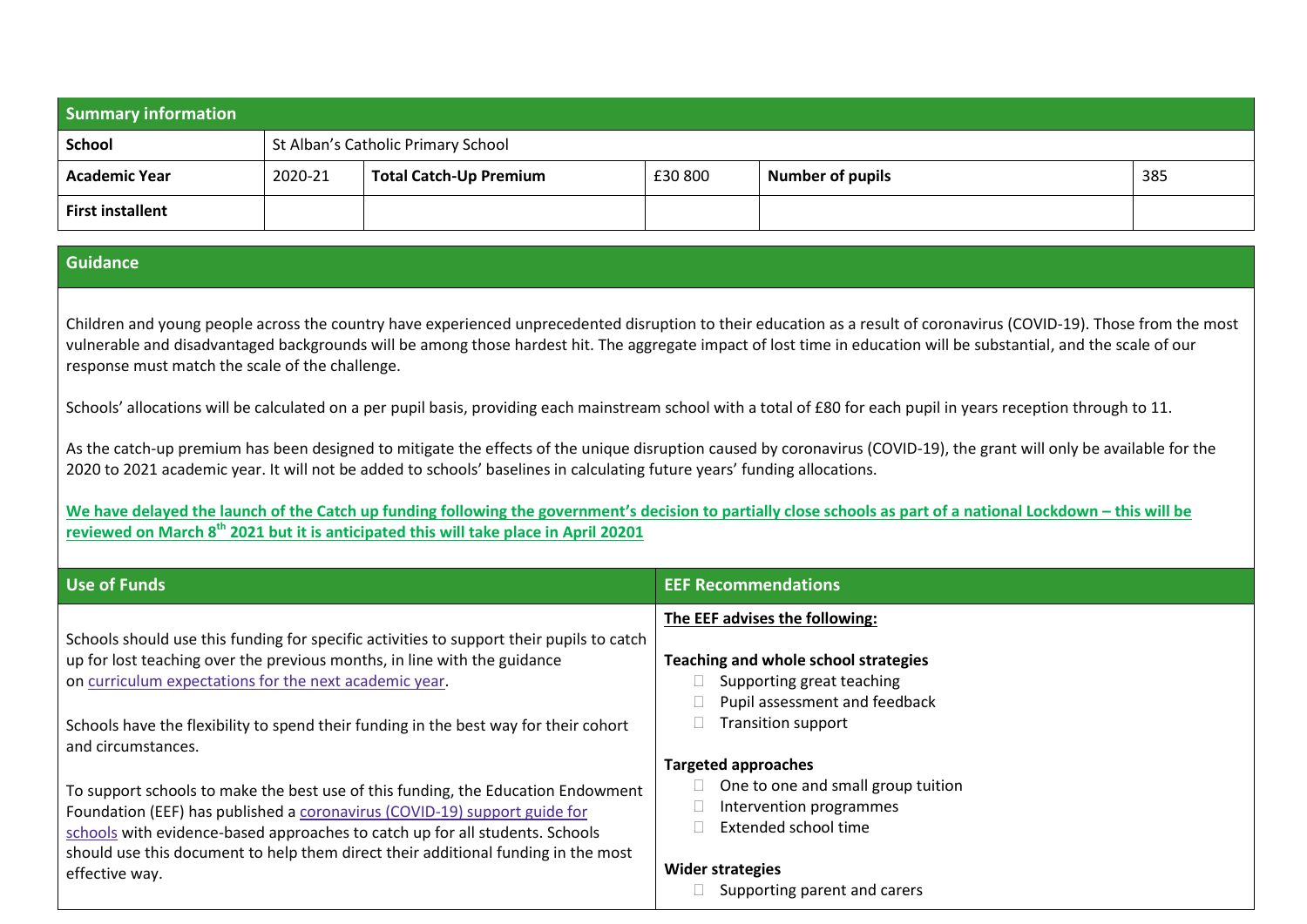

|                | <b>Identified impact of lockdown</b>                                                                                                                                                                                                                                                                                                                                                                                                                                                                                                                                                                                                                                                                                                                                                                                                                                                                                                                                                                                         |
|----------------|------------------------------------------------------------------------------------------------------------------------------------------------------------------------------------------------------------------------------------------------------------------------------------------------------------------------------------------------------------------------------------------------------------------------------------------------------------------------------------------------------------------------------------------------------------------------------------------------------------------------------------------------------------------------------------------------------------------------------------------------------------------------------------------------------------------------------------------------------------------------------------------------------------------------------------------------------------------------------------------------------------------------------|
| <b>Context</b> | St. Alban's Catholic Primary School is located close to Liscard City Centre; the level of disadvantage in our school has grown over lockdown. The number of<br>pupil premium children was 21% in 2018 but has now grown to 29% as of November 2020. The vast majority of our pupils engaged at some level with the<br>home learning provided over the summer term. This involved work being set by teachers and uploaded weekly to the school website and home learning<br>packs. Children downloaded the work and uploaded photos of completed work to Class DoJo. This medium was used to communicate daily with children<br>and parents. School also bought into Times Table Rock Starts, Bug Club, and learning packs that were sent home to supplement on-line provision.                                                                                                                                                                                                                                               |
| <b>Maths</b>   | Specific content has been missed, leading to gaps in learning and stalled sequencing of journeys. Children still have an appetite for maths and lockdown has<br>not affected their attitudes however they are quite simply, 'behind'. Recall of basic skills has suffered - children are not able to recall addition facts, times<br>tables and have forgotten once taught calculation strategies. This is reflected in the diagnostic assessments that have been used in the first few weeks of<br>September. Staff used the NFER tests the teachers would have normally taken part in July and used diagnostically. The Curriculum has been adapted<br>accordingly and the purchase of Accelerated maths has supported identification of gaps in learning.                                                                                                                                                                                                                                                                 |
| <b>Writing</b> | Children have lost essential practising of writing skills. GAPs specific knowledge has suffered, leading to lack of fluency in writing. Those who have<br>maintained writing throughout lockdown are less affected; however those who evidently didn't write much have had to work additionally hard on writing<br>stamina and improving their motivation due to the lack of fluency in their ability to write. The school have introduced pathways to Write and have been<br>developing assessment for learning and feedback to ensure that the feedback loop is closed. The school used a catch up unit devised by the literacy<br>company which aimed to revise the previous end of year expectations. As of the second half of the Autumn term - the school have used Pathways to write<br>Autumn 2 units - the aim is to ensure that we do not lose the high expectation and teach the Mastery keys whilst adapting the gateway keys of previous<br>learning. We aim to have the children back on track by Summer 2021. |
| <b>Reading</b> | Children accessed reading during lockdown more than any other subject. This is something that was more accessible for families and required less teacher<br>input. However, children are less fluent in their reading and the gap between those children that read widely and those children who don't is now<br>increasingly wide. The bottom 20% of readers have been disproportionately affected - particular affected were the children in EYFS and KS1. Accelerated<br>reader assessments show children are behind the rate of progress that would be typical for the school. Staff are adressing                                                                                                                                                                                                                                                                                                                                                                                                                       |
| Non-core       | There are now significant gaps in knowledge - whole units of work have not been taught meaning that children are less able to access pre-requisite<br>knowledge when learning something new and they are less likely to make connections between concepts and themes throughout the curriculum. Children<br>have also missed out on the curriculum experiences e.g. trips, visitors and powerful curriculum moments. Vocabulary has been missed in the core subjects.                                                                                                                                                                                                                                                                                                                                                                                                                                                                                                                                                        |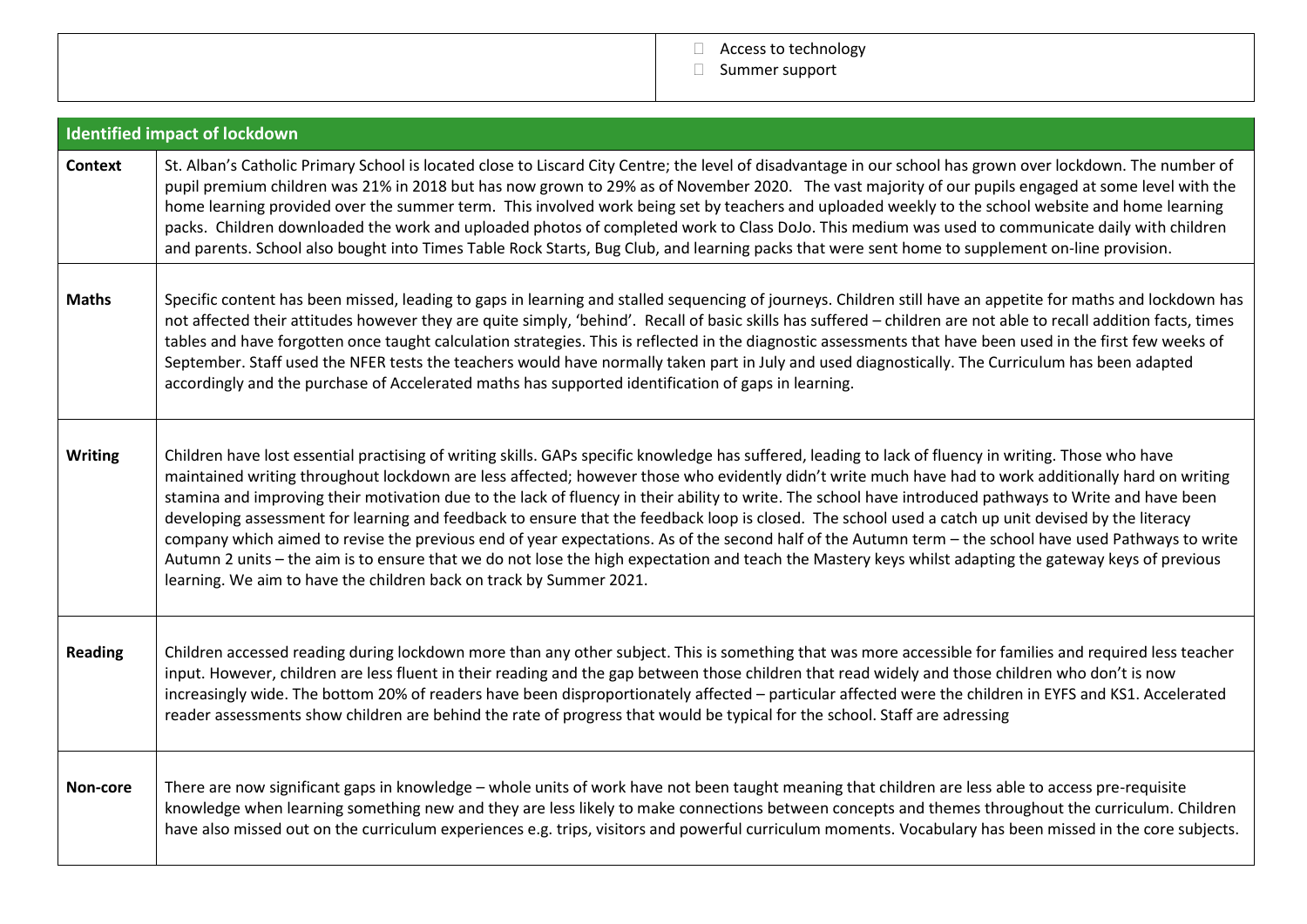**Planned expenditure -** The headings below are grouped into the categories outlined in the Education Endowment Foundation's coronavirus support guide for schools)

| i. Teaching and whole-school strategies                                                                                                                                                                                                                                                                                      |                                                                                                                                                                                                                                                                                                                                                                                 |                        |                                |                        |  |  |
|------------------------------------------------------------------------------------------------------------------------------------------------------------------------------------------------------------------------------------------------------------------------------------------------------------------------------|---------------------------------------------------------------------------------------------------------------------------------------------------------------------------------------------------------------------------------------------------------------------------------------------------------------------------------------------------------------------------------|------------------------|--------------------------------|------------------------|--|--|
| <b>Desired outcome</b>                                                                                                                                                                                                                                                                                                       | Chosen approach and anticipated cost                                                                                                                                                                                                                                                                                                                                            | Impact (once reviewed) | <b>Staff lead</b>              | <b>Review</b><br>date? |  |  |
| Supporting great teaching:<br>Whole school focus on Diagnostic assessment<br>and identification of strengths and areas that children<br>are underperforming in the Core curriculum.<br>Whole school focus on Assessment for learning<br>- especially the 5 key strategies by Dylan Wiliam et al                              | Purchase of NFER tests to use as a diagnostic tool<br>(E1500)<br>Joining the Liverpool Assessment Project<br>(E1000)                                                                                                                                                                                                                                                            |                        | JMC / AE<br>Subject<br>leaders | April 21<br>July 21    |  |  |
| (2005)<br>Whole school focus Providing pupils with high-<br>quality feedback, building on accurate assessment,<br>Whole school focus on Reading/Writing and                                                                                                                                                                  | Assessment for learning and focus on feedback -<br><b>Purchase of Reading scheme (Literacy Company</b><br>pathways to progress £1200 +£200                                                                                                                                                                                                                                      |                        |                                | July 21                |  |  |
| Maths and Social and emotional learning - readiness to<br>learn<br>Whole staff focus on Oracy (Voice 21)<br>Focus on strengthening blended and online<br>learning (Google classroom / Purple Mash/Tapestry/<br>Class Dojo / website)<br>Whole staff CPD on Curriculum design /<br>Cognitive Science and formative assessment | Catch up units £1500 - planning focussed to take into<br>account previous years mastery focus<br>Engagement in the Voice 21 project £1200<br>Taking part in the NELI intervention as outlined in the<br><b>NFER</b>                                                                                                                                                             |                        |                                | July 21                |  |  |
|                                                                                                                                                                                                                                                                                                                              | <b>Chris Quigley INSET resources £1500</b>                                                                                                                                                                                                                                                                                                                                      |                        |                                |                        |  |  |
| Teaching assessment and feedback<br>Teachers have a very clear understanding of what gaps<br>in learning remain and use this to inform assessments of<br>learning that are aligned with standardised norms,<br>giving a greater degree in confidence and accuracy of<br>assessments.                                         | Purchase and implement the NFER - Purchase of Early<br>star literacy $(E500)$ to support the children to make more<br>rapid progress in Year 1<br>Targeted focussed working phonics and extra phonics<br>sessions. Phonics tracker (£504)<br>Purchase and Complete and record assessments on<br><b>STAR MATHS to identify gaps an on Insight to track</b><br>performance. £2000 |                        | JMC / AE<br>Subject<br>leaders | July 21<br>July 21     |  |  |
| <b>Total budgeted cost</b>                                                                                                                                                                                                                                                                                                   |                                                                                                                                                                                                                                                                                                                                                                                 |                        |                                | £11104                 |  |  |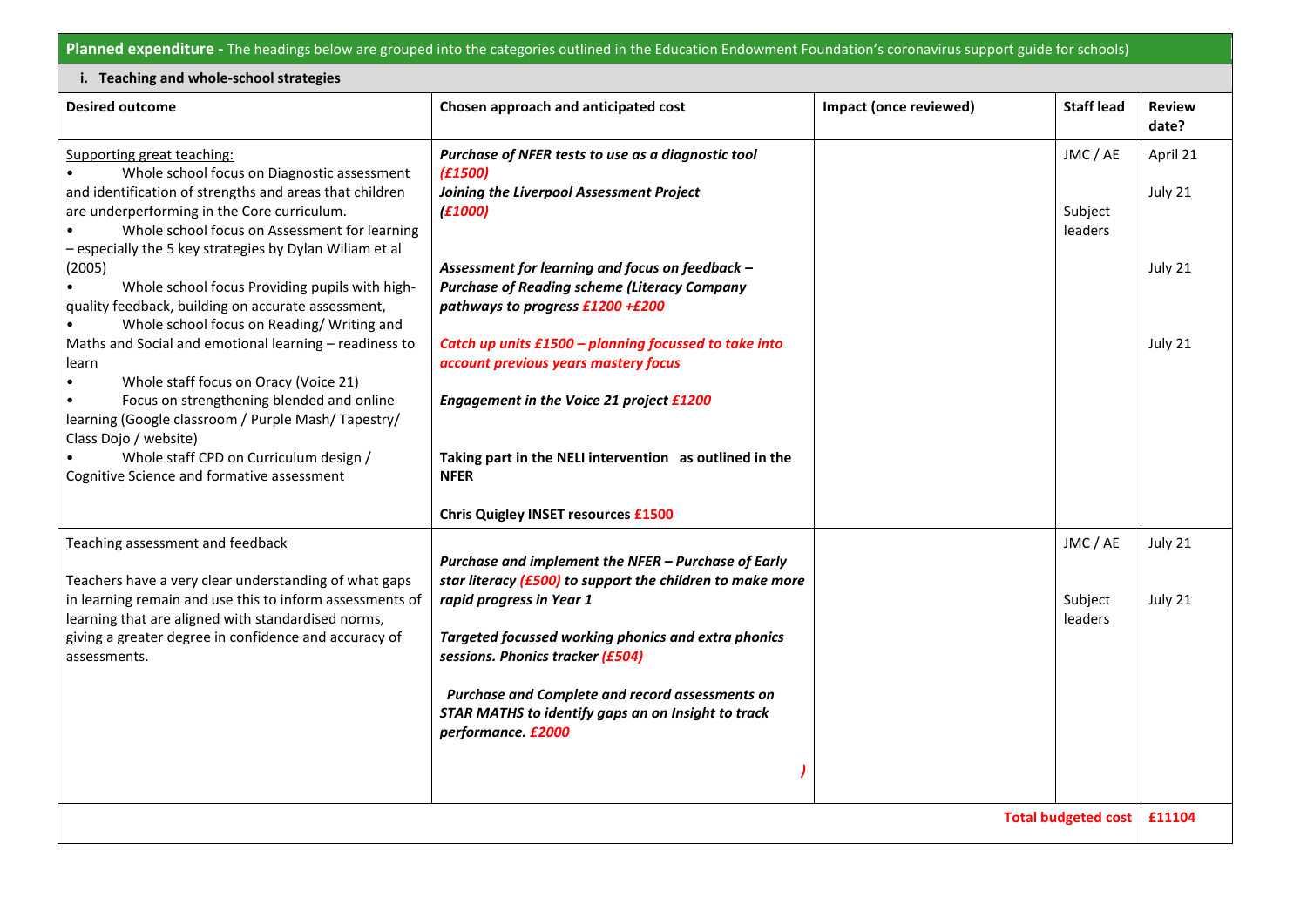| <b>Targeted approaches</b><br>ii.                                                                                                                                                                                                                                  |                                                                                                                                                                                                                                                                       |                        |                   |                                      |
|--------------------------------------------------------------------------------------------------------------------------------------------------------------------------------------------------------------------------------------------------------------------|-----------------------------------------------------------------------------------------------------------------------------------------------------------------------------------------------------------------------------------------------------------------------|------------------------|-------------------|--------------------------------------|
| <b>Desired outcome</b>                                                                                                                                                                                                                                             | Chosen action/approach                                                                                                                                                                                                                                                | Impact (once reviewed) | <b>Staff lead</b> | <b>Review</b><br>date?               |
| 1-to-1 and small group tuition<br>Teaching assistant tutoring for core subjects<br>Structured interventions delivered by staff via national<br>tutoring programme in one to one and groups of<br>three.<br>Nuffield Early Intervention Programme<br>Catch up units | Sessions devised by staff based on outcomes from the<br>Diagnostic assessments<br>Staff to use formative / diagnostic assessment<br>(School identified and within existing budget)                                                                                    |                        | JMC / AE          | ongoing                              |
| Intervention programme<br>An appropriate numeracy intervention, such as Catch-Up<br>Numeracy, supports those identified children in reinforcing<br>their understanding of basic maths skills and application of<br>number.                                         | Identified groups of children via 1:1 tuition via the<br>National tuition partnership £10204.25 (group 1)<br>(DUE TO TAKE PLACE FROM JANUARY _ DELAYED due<br>to National Lockdown. - strategic decision made to<br>support when the children are back from Lockdown) |                        | JMC / AE          | Jan $21 -$<br>Updated<br>to April 21 |
| <b>Total budgeted cost</b>                                                                                                                                                                                                                                         |                                                                                                                                                                                                                                                                       |                        |                   | 10204.25                             |